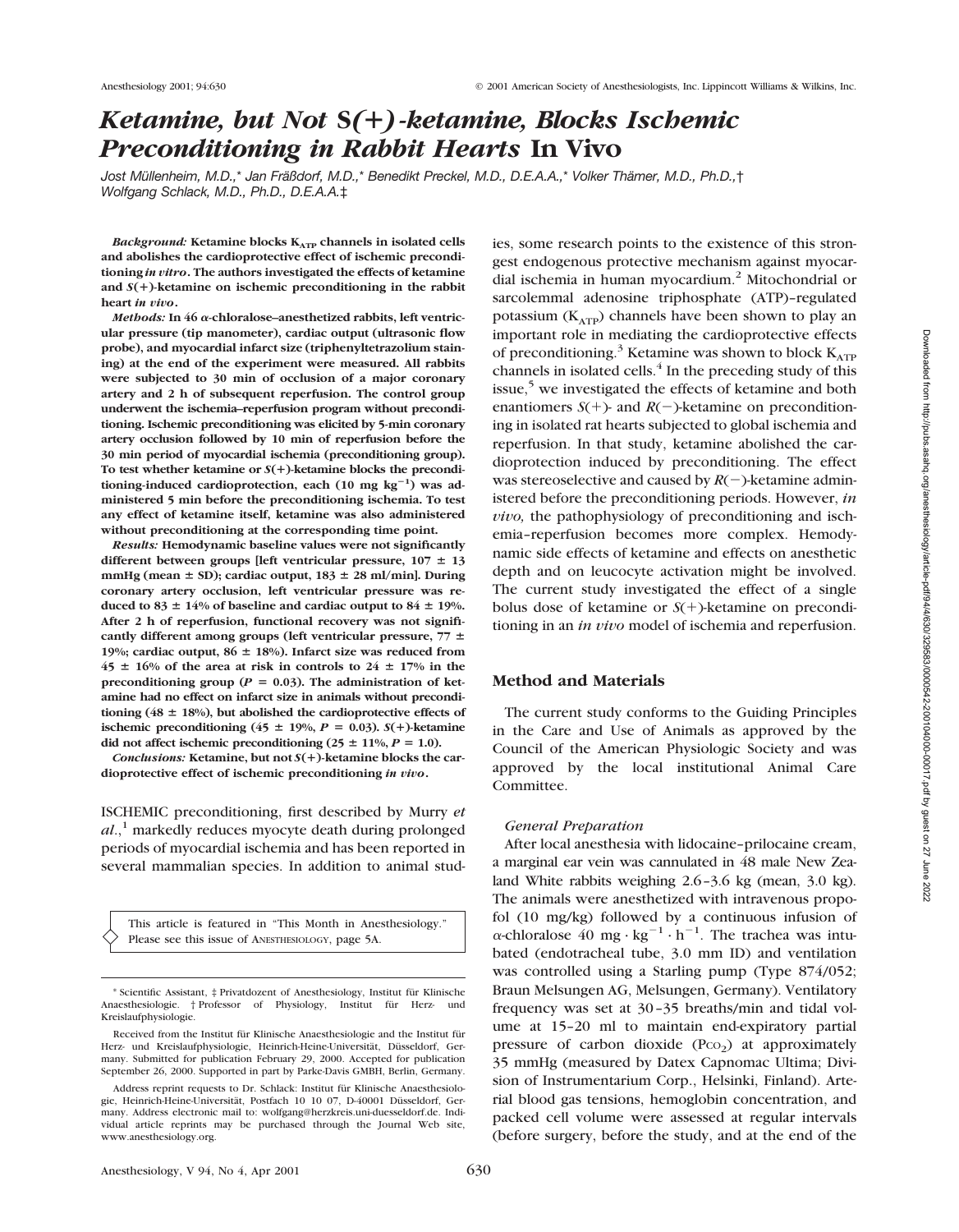study). Adequacy of the anesthesia regimen was shown by lack of muscle movement and hemodynamic responses during surgery. Additional bolus doses of  $\alpha$ -chloralose were administered as needed during surgery.

For measurement of aortic pressure, a 20-gauge catheter was advanced from the left carotid artery into the aortic arch and connected to a Statham transducer (PD23; Gould, Cleveland, OH). After cannulation of the external jugular vein, animals received a continuous infusion of normal saline 15 ml·kg<sup>-1</sup>·h<sup>-1</sup> to compensate for fluid loss. After median sternotomy and pericardiotomy, an ultrasonic flow probe was placed around the ascending aorta to measure cardiac output (CO) minus coronary flow volume (4S ultrasonic flow probe, T 208; Transonic Systems Inc., Ithaca, NY). Left ventricular (LV) pressure (LVP) was monitored using a catheter tip manometer (Sensodyn S PO SF-1; Braun Melsungen AG) introduced into the LV *via* the left atrium. A ligature snare was passed around a major coronary artery for later occlusion. Temperature was measured inside the pericardial cradle (GTH 1160; Digital Thermometer, Geisinger Electronic, Germany) and maintained between 38.3 and 38.7°C by adjusting a heating pad and an infrared lamp.

#### *Experimental Procedure*

Fifteen minutes after completion of the surgical preparation, baseline measurements were performed. All rabbits were subjected to 30 min of coronary artery occlusion by tightening of the snare. The effectiveness of this maneuver was verified by the appearance of epicardial cyanosis and changes in the surface electrocardiogram. Ventricular fibrillation during coronary artery occlusion was treated by electrical defibrillation (5 J, DCS261 Defibrillator; Piekser, Ratingen, Germany). After 30 min of occlusion, the snare occluder was released and reperfusion was verified by the disappearance of epicardial cyanosis. After 2 h of reperfusion, the heart was arrested by injection of 20 ml potassium chloride solution, 16 m<sub>M</sub>, into the left atrium, quickly excised, and mounted on a modified Langendorff apparatus for perfusion with ice-cold normal saline *via* the aortic root at a perfusion pressure of  $40 \text{ cm } H<sub>2</sub>O$  to wash away intravascular blood. After 5 min of perfusion, the coronary artery was occluded again and the remaining myocardium was perfused through the aortic root with 0.2% Evans blue in normal saline for 10 min. Intravascular Evans blue was then washed away by perfusion with normal saline for 5 min. This treatment identifies the ischemic-reperfused area (area at risk) as unstained. The heart was then cut into transverse slices, 2 mm thick, and stained for 15 min in buffered 0.75% triphenyltetrazolium chloride solution at 38°C to identify viable and necrotic tissue within the area at risk. The area at risk and the infarcted area were determined by planimetry. The slices were dried and the weight of each slice was measured.

Ten rabbits underwent the ischemia–reperfusion procedure without preconditioning (control group). In the preconditioning group ( $n = 10$ ), preconditioning was elicited by one 5-min period of coronary artery occlusion followed by 10 min of reperfusion before the 30 min of coronary artery occlusion. In the ketamine groups, ketamine 10 mg/kg (ketamine–preconditioning group,  $n =$ 9) or  $S(+)$ -ketamine 10 mg/kg  $(S(+)$ -ketamine-preconditioning group,  $n = 8$ ) were administered by intravenous bolus injection 5 min before the preconditioning ischemia. Rabbits of the ketamine group  $(n = 9)$  received ketamine 10 mg/kg without preconditioning, and animals of the control and the preconditioning group received benzethoniumchloride 0.1 mg/kg as the vehicle of ketamine at the corresponding time point, respectively.

#### *Data Analysis*

Left ventricular pressure, its first derivative dP/dt, aortic pressure, and stroke volume were recorded continuously on an ink recorder (Recorder 2800; Gould). The data were digitized using an analog-to-digital converter (Data Translation, Marlboro, MA) at a sampling rate of 500 Hz and processed later using a personal computer.

#### *Hemodynamic Variables*

Global systolic function was measured in terms of LV systolic pressure (LVSP) and maximum rate of pressure increase (dP/dtmax). *Global LV end-systole* was defined as the point of minimum dP/dt (dP/dtmin), and *LV enddiastole* as the beginning of the sharp upslope of the LV dP/dt tracing. The time constant of decrease in LV isovolumic pressure  $(τ)$  was used as an index of LV relaxation.<sup>6</sup> CO was calculated from stroke volume and heart rate (HR), rate pressure product (RPP) from HR and LVSP, and systemic vascular resistance (SVR) from mean aortic pressure and CO, assuming a right atrial pressure of 0 mmHg in the open chest preparation.

#### *Statistical Analysis*

Data are presented as mean and standard deviation (SD). Statistical analysis was performed by two-way analysis of variance for time and treatment (experimental group) effects. If an overall significance between groups was found, a comparison was performed for each time point using one-way analysis of variance followed by the Dunnett *post hoc* test, with preconditioning as the reference group. If an overall significance within a group (time effect) was found, one-way analysis of variance followed by the Dunnett *post hoc* test, with the baseline value as the reference time point, was used for the assessment of time effects in that group. Changes within and between groups were considered to be statistically significant when the *P* value was less than 0.05.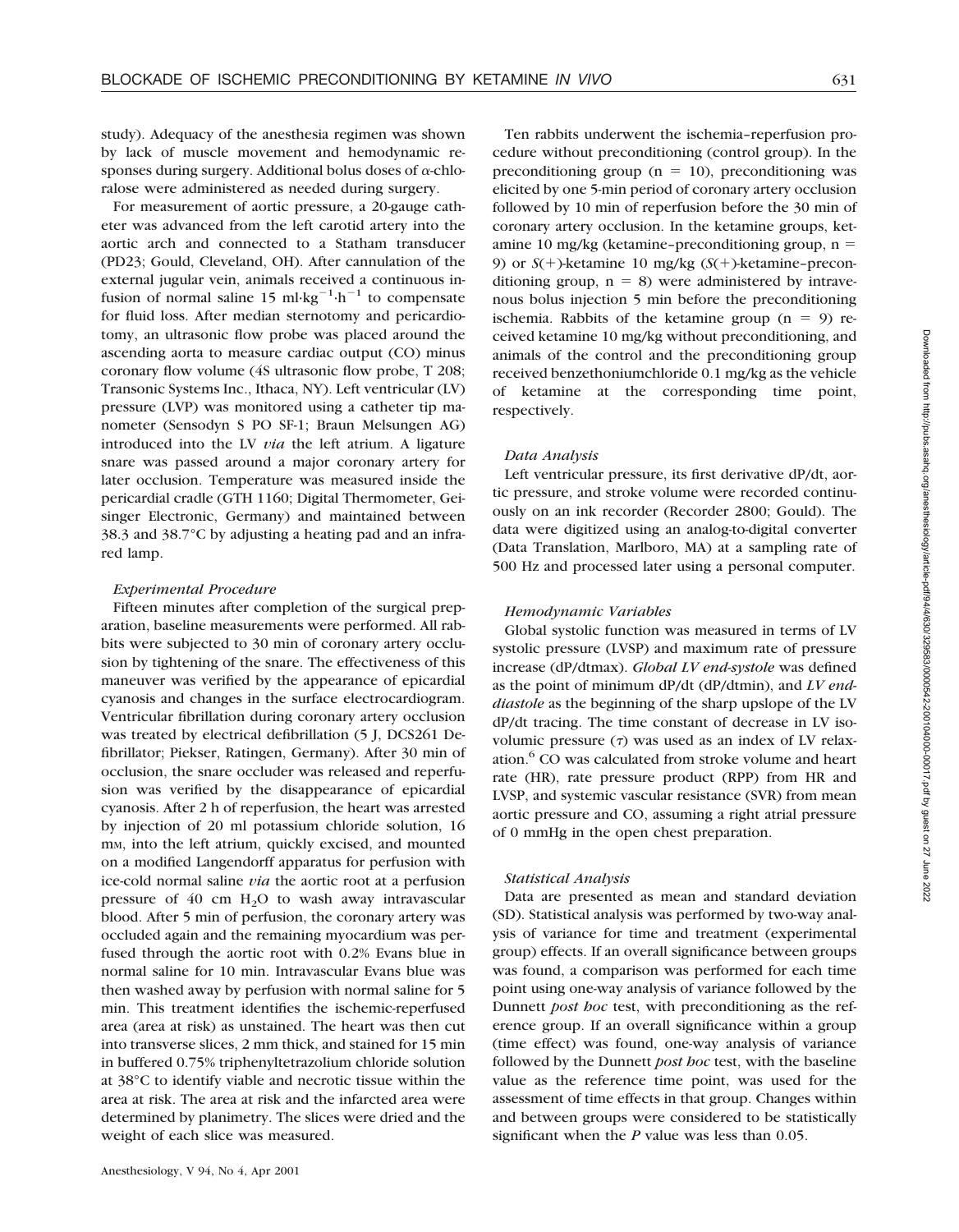#### **Results**

Forty-eight animals were used. Two animals died of ventricular fibrillation during coronary artery occlusion. In the remaining 46 animals, complete data sets were obtained (control group,  $n = 10$ ; preconditioning group,  $n = 10$ ; ketamine–preconditioning group,  $n = 9$ ; *S*(+)ketamine–preconditioning group,  $n = 8$ ; ketamine group,  $n = 9$ ).

## *Hemodynamic Function*

The hemodynamic variables are summarized in figure 1 and table 1. During baseline recordings, there were no significant differences between groups in LVSP, CO, and HR. Consequently, RPP, as a major determinant of myocardial oxygen consumption, was not significantly different between groups during baseline conditions.

The LVSP and CO were reduced after ketamine (LVSP: by  $16 \pm 18\%, P = 0.02 \text{ vs. baseline}$ ; CO: by  $11 \pm 12\%, P$  $= 0.7 \text{ vs. baseline}$ ) and  $S(+)$ -ketamine application (LVSP: by  $17 \pm 18\%$ ,  $P = 0.12$  *vs.* baseline; CO: by  $13 \pm 11\%$ , *P*  $= 0.77$  *vs.* baseline). The preconditioning ischemia led to a further decrease of CO by  $8 \pm 12\%$  in the ketamine– preconditioning group and by  $12 \pm 12\%$  in the *S*(+)ketamine–preconditioning group. In the preconditioning group, the preconditioning ischemia had only a small effect on LVSP (reduced by  $4 \pm 9\%$ ,  $P = 1.0$  *vs.* baseline) and CO (reduced by  $8 \pm 14\%$ ,  $P = 1.0$  *vs.* baseline). During preconditioning,  $\tau$  increased (by 21  $\pm$  15% in the preconditioning group  $[P = 0.79 \text{ vs. baseline}]$ ,  $12 \pm 12\%$ in the ketamine–preconditioning group  $[P = 0.96 \text{ vs.}$ baseline] and  $41 \pm 18\%$  in the *S*(+)-ketamine–preconditioning group  $[P \le 0.01 \text{ vs. baseline}]$ , indicating an impaired diastolic function.

During the 10 min reperfusion period before prolonged ischemia, LVSP recovered to  $92 \pm 11\%$  in the ketamine–preconditioning group ( $P = 0.84$  *vs.* baseline), to 89  $\pm$  13% in the *S*(+)-ketamine–preconditioning group ( $P = 0.73$  *vs.* baseline), and to 96  $\pm$  9% in the preconditioning group ( $P = 1.0$  *vs.* baseline).

In all groups, coronary artery occlusion was accompanied by a reduction of LVSP (by a mean of  $17 \pm 14\%$ , *P*  $< 0.01$  *vs.* baseline), dP/dtmax (by a mean of  $24 \pm 21\%$ ,  $P \le 0.01$  *vs.* baseline), and CO (by a mean of  $16 \pm 19$ %,  $P \le 0.01$  *vs.* baseline; table 1 and fig. 1). RPP did not significantly differ among groups. With regard to LV relaxation,  $\tau$  increased by a mean of  $18 \pm 19\%$  ( $P \le 0.01$ ) *vs.* baseline) and LV end-diastolic pressure (LVEDP) by a mean of 75  $\pm$  77% ( $P < 0.01$  *vs.* baseline) during coronary artery occlusion (all values at 25 min of coronary artery occlusion). After 2 h of reperfusion, LVSP and dP/dtmax were reduced by  $23 \pm 19\%$  (LVSP,  $P \le 0.01$ ) and  $37 \pm 20\%$  (dP/dtmax,  $P \le 0.01$ ) of baseline values in all groups, still reflecting impaired myocardial contractile function in all groups at the end of the experiments. HR decreased by  $11 \pm 11\%$  in all groups ( $P < 0.01$  *vs.* 



**Fig. 1. Line plot showing the time course of heart rate, cardiac output, and left ventricular peak systolic pressure (LVSP) during experiments in the control, preconditioning, ketamine–preconditioning,** *S***(**1**)-ketamine–preconditioning, and ketamine** groups. Data are mean  $\pm$  SD. K = ketamine or vehicle applica- $\text{tion; } P = \text{ischematic preconditioning; } R = 10\text{-min representation}$ **period after ischemic preconditioning; Occ = time of coronary artery occlusion. \****P* **< 0.05** *versus* **baseline conditions; †***P* **< 0.05 compared with preconditioning group.**

baseline). As a consequence of the reduction in HR and LVSP, RPP was reduced by a mean of  $31 \pm 22\%$  ( $P < 0.01$ ) *vs.* baseline), with no significant differences between the preconditioning and other groups. Diastolic function also remained depressed during the reperfusion period.  $\tau$  was prolonged by a mean of 31  $\pm$  33% ( $P \le 0.01$  *vs.*) baseline) and LVEDP remained increased by a mean of  $2.3 \pm 2.3$  mmHg at the end of the experiment ( $P = 0.09$ ) *vs.* baseline).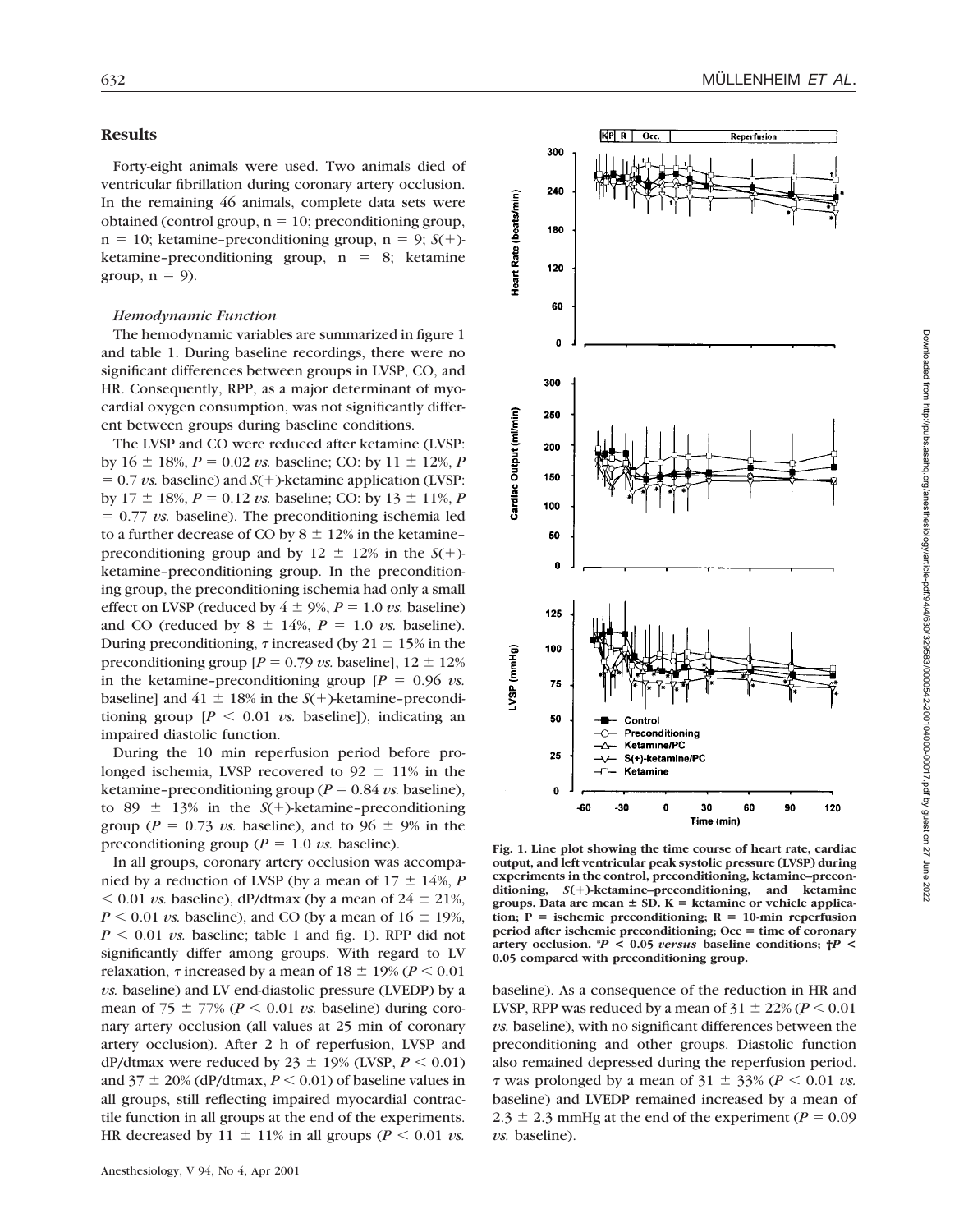## **Table 1. Hemodynamic Variables**

|                                                           |                   | <b>Intervention Period</b>     |                              |                              |                                 | Reperfusion                    |                              |                     |
|-----------------------------------------------------------|-------------------|--------------------------------|------------------------------|------------------------------|---------------------------------|--------------------------------|------------------------------|---------------------|
|                                                           | <b>Baseline</b>   | Ket. or Vehic.                 | <b>PC</b>                    | Reperfusion                  | Occlusion<br>$(25 \text{ min})$ | 5 min                          | 30 min                       | 120 min             |
| LVEDP (mmHq)                                              |                   |                                |                              |                              |                                 |                                |                              |                     |
| Control                                                   | $7.4 \pm 1.7$     | $8.2 \pm 1.7$                  | $9.1 \pm 3.8$                | $9.3 \pm 4.4$                | $14.0 \pm 5.2$                  | $14.5 \pm 7.3^*$               | $12.7 \pm 6.7$               | $11.4 \pm 3.5$      |
| Preconditioning                                           | $9.3 \pm 2.4$     | $8.9 \pm 2.2$                  | $11.5 \pm 3.2$               | $9.0 \pm 3.1$                | $12.3 \pm 3.4$                  | $12.0 \pm 4.9$                 | $10.4 \pm 3.8$               | $11.2 \pm 5.1$      |
| Ketamine-PC                                               | $8.6 \pm 2.8$     | $9.0 \pm 2.6$                  | $12.2 \pm 3.1$               | $10.3 \pm 2.6$               | $14.2 \pm 3.6$                  | $12.6 \pm 3.7$                 | $12.2 \pm 2.5$               | $12.8 \pm 4.4$      |
| $S(+)$ -ketamine-PC                                       | $10.6 \pm 5.3$    | $10.5 \pm 5.2$                 | $13.4 \pm 6.7$               | $11.1 \pm 6.2$               | $15.2 \pm 8.4$                  | $13.4 \pm 7.7$                 | $9.4 \pm 1.2$                | $11.4 \pm 3.7$      |
| Ketamine                                                  | $7.2 \pm 4.3$     | $7.8 \pm 4.0$                  | $7.3 \pm 4.2$                | $7.5 \pm 4.1$                | $10.0 \pm 3.5$                  | $11.9 \pm 5.0$                 | $8.3 \pm 4.5$                | $9.4 \pm 6.1$       |
| $dP/dt_{max}$ (mmHg/s)                                    |                   |                                |                              |                              |                                 |                                |                              |                     |
| Control                                                   | $5,287 \pm 1,061$ | $5,501 \pm 786$                | $5,548 \pm 1,009$            | $5.307 \pm 879$              | $3,794 \pm 1,106*$              | $2.706 \pm 496$ <sup>*</sup> t | $3,365 \pm 803*$             | $3,192 \pm 860^*$   |
| Preconditioning                                           | $5,876 \pm 1,216$ | $6,047 \pm 1,241$              | $5,121 \pm 1,079$            | $4,619 \pm 889$              | $4,765 \pm 1,212$               | $3,842 \pm 847*$               | $4,227 \pm 1,161*$           | $3,767 \pm 1,411*$  |
| Ketamine-PC                                               | $5,660 \pm 603$   | $4,183 \pm 1,130$ *†           | $4,079 \pm 910^*$            | $4,183 \pm 698$ <sup>*</sup> | $4,009 \pm 931*$                | $3,547 \pm 1,041$ *            | $3,959 \pm 1,174$ *          | $3,352 \pm 1,103$ * |
| $S(+)$ -ketamine-PC                                       | $5,289 \pm 884$   | $3,801 \pm 808$ <sup>*</sup> T | $3,196 \pm 751$ <sup>*</sup> | $3,451 \pm 541$ <sup>*</sup> | $3,029 \pm 830$ *†              | $2,468 \pm 755$ *†             | $2,946 \pm 422$ <sup>*</sup> | $2,715 \pm 642*$    |
| Ketamine                                                  | $4,770 \pm 999$   | $3,428 \pm 1,047$              | $3,951 \pm 1,038$            | $4,190 \pm 1,028$            | $4,426 \pm 1,197$               | $3,648 \pm 1,322$              | $4,205 \pm 1,059$            | $3,505 \pm 1,522$   |
| SVR (mmHg $\cdot$ min $\cdot$ I <sup>-1</sup> )           |                   |                                |                              |                              |                                 |                                |                              |                     |
| Control                                                   | $467 \pm 75$      | $490 \pm 72$                   | $481 \pm 68$                 | $475 \pm 69$                 | $435 \pm 102$ †                 | $427 \pm 82$                   | $440 \pm 73$                 | $382 \pm 89$        |
| Preconditioning                                           | $544 \pm 130$     | $535 \pm 121$                  | $581 \pm 145$                | $532 \pm 127$                | $577 \pm 177$                   | $544 \pm 159$                  | $563 \pm 158$                | $467 \pm 148$       |
| Ketamine-PC                                               | $570 \pm 83$      | $478 \pm 134$                  | $567 \pm 125$                | $527 \pm 101$                | $501 \pm 78$                    | $468 \pm 92$                   | $482 \pm 122$                | 411 $\pm$ 84*       |
| $S(+)$ -ketamine-PC                                       | $522 \pm 70$      | $465 \pm 117$                  | $521 \pm 108$                | $562 \pm 79$                 | $476 \pm 70$                    | $474 \pm 93$                   | $481 \pm 115$                | $413 \pm 78$        |
| Ketamine                                                  | $489 \pm 123$     | $485 \pm 186$                  | $533 \pm 219$                | $571 \pm 231$                | $527 \pm 177$                   | $484 \pm 154$                  | $488 \pm 180$                | $422 \pm 163$       |
| <b>RPP</b>                                                |                   |                                |                              |                              |                                 |                                |                              |                     |
| (mmHg $\cdot$ min <sup>-1</sup> $\cdot$ 10 <sup>3</sup> ) |                   |                                |                              |                              |                                 |                                |                              |                     |
| Control                                                   | $28.4 \pm 4.7$    | $29.0 \pm 4.2$                 | $30.5 \pm 6.7$               | $29.4 \pm 7.2$               | $20.7 \pm 7.8$ *                | $21.4 \pm 3.4$                 | $21.5 \pm 3.4$               | $19.2 \pm 3.1^*$    |
| Preconditioning                                           | $27.8 \pm 6.4$    | $28.1 \pm 5.4$                 | $26.2 \pm 4.7$               | $26.7 \pm 4.7$               | $24.4 \pm 5.2$                  | $23.8 \pm 6.0$                 | $23.3 \pm 4.9$               | $19.4 \pm 6.5^*$    |
| Ketamine-PC                                               | $27.5 \pm 2.6$    | $21.8 \pm 6.9$                 | $22.2 \pm 4.2$               | $25.0 \pm 4.5$               | $21.5 \pm 3.2^*$                | $21.1 \pm 2.9^*$               | $21.8 \pm 4.4$               | $16.9 \pm 4.0^*$    |
| $S(+)$ -ketamine-PC                                       | $28.7 \pm 3.6$    | $23.8 \pm 5.1*$                | $21.6 \pm 4.7^*$             | $25.3 \pm 6.1$               | $18.4 \pm 3.3^*$                | $17.6 \pm 3.7$ <sup>*</sup>    | $18.6 \pm 3.1^*$             | $15.5 \pm 3.8^*$    |
| Ketamine                                                  | $27.8 \pm 5.3$    | $23.8 \pm 7.6$                 | $25.6 \pm 7.2$               | $26.6 \pm 6.1$               | $27.1 \pm 6.3$                  | $26.8 \pm 4.7$                 | $25.7 \pm 5.0$               | $22.8 \pm 6.6$      |
| $\tau$ (ms)                                               |                   |                                |                              |                              |                                 |                                |                              |                     |
| Control                                                   | $18.0 \pm 3.8$    | $16.4 \pm 3.9$                 | $17.3 \pm 4.9$               | $17.5 \pm 4.5$               | $21.3 \pm 3.3$                  | $22.2 \pm 3.8$ †               | $20.8 \pm 4.1$               | $21.1 \pm 3.5$      |
| Preconditioning                                           | $14.8 \pm 3.7$    | $14.7 \pm 3.5$                 | $17.8 \pm 4.4$               | $15.9 \pm 4.0$               | $16.9 \pm 4.1$                  | $16.9 \pm 4.3$                 | $17.3 \pm 4.5$               | $19.8 \pm 7.3$      |
| Ketamine-PC                                               | $19.4 \pm 3.5$ †  | $19.4 \pm 4.2$ †               | $21.6 \pm 4.1$               | $19.4 \pm 2.6$               | $20.5 \pm 2.7$                  | $20.5 \pm 4.9$                 | $21.1 \pm 4.4$               | $22.5 \pm 4.2$      |
| $S(+)$ -ketamine-PC                                       | $15.9 \pm 1.3$    | $18.4 \pm 2.4$                 | $22.3 \pm 1.9^*$             | $18.8 \pm 1.9^*$             | $20.8 \pm 2.5^*$                | $21.4 \pm 2.3^*$               | $21.5 \pm 1.9*$              | $25.5 \pm 2.8^*$    |
| Ketamine                                                  | $14.9 \pm 2.3$    | $15.1 \pm 3.2$                 | $15.5 \pm 3.0$               | $15.7 \pm 3.3$               | $16.8 \pm 3.7$                  | $16.0 \pm 2.9$                 | $15.4 \pm 2.8$               | $18.3 \pm 5.8$      |

Data are mean  $\pm$  SD.

 $* P < 0.05$  compared with baseline.  $+ P < 0.05$  compared with preconditioning group.

Ket. or Vehic. = ketamine or vehicle administration; PC = ischemic preconditioning; LVEDP = left ventricular end-diastolic pressure; dP/dt<sub>max</sub> = maximum rate of increase in left ventricular pressure; SVR = systemic vascular resistance; RPP = rate pressure product;  $\tau$  = time constant of decrease in isovolumic left ventricular pressure.

## *Infarct Size*

Mean LV dry weight was  $0.77 \pm 0.15$  g, with no significant differences between groups (data from individual groups are shown in table 2). The ischemic-reperfused area (area at risk) was  $0.37 \pm 0.14$  g and the area at risk constituted  $49 \pm 16\%$  of the LV, with no significant differences between groups. Preconditioning significantly reduced infarct size from  $45 \pm 16\%$  of the area at risk (control group) to  $24 \pm 17\%$  ( $P = 0.03$  preconditioning *vs.* control group; fig. 2). Pretreatment with ketamine had no effect on infarct size ( $48 \pm 18$ %) in animals without preconditioning (ketamine group) but blocked preconditioning, as evidenced by an infarct size of 45  $\pm$ 19% in the ketamine–preconditioning group ( $P = 0.03$ ) *vs.* preconditioning group). In contrast,  $S(+)$ -ketamine had no effect on infarct size reduction induced by preconditioning (25  $\pm$  11%; *P* = 1.0 *vs.* preconditioning group).

## **Discussion**

The main finding of our study is that a single dose of ketamine blocks the protective effect of preconditioning in the rabbit heart *in vivo*, but  $S(+)$ -ketamine does not. Therefore, the influence of ketamine on preconditioning *in vivo* is most likely enantiomer specific.

## *Critique of Methods*

Variables that are important determinants for development of myocardial infarction are duration of ischemia and myocardial oxygen consumption during ischemia, collateral blood flow toward the ischemic area, and myocardial temperature during ischemia. The rabbit has a consistently small collateral circulation<sup>7</sup> and, therefore, it was not necessary to assess collateral blood flow in the ischemic area. Temperature was shown to influence infarct size even in the "normothermic range" to a large extent in the open chest rabbit.<sup>8</sup> Therefore, in this study, temperature was measured inside the pericardium and kept within a narrow range of 0.4°C. All experiments were peformed during anesthesia with <sup>a</sup>-chloralose. This type of anesthesia maintains near-normal cardiovascular reflexes comparable with the awake state and is a classic anesthetic for physiologic and pharmacologic experiments.<sup>9</sup> An effect of  $\alpha$ -chloralose on preconditioning has not been studied so far.

Ketamine or  $S(+)$ -ketamine 10 mg/kg was administered by intravenous bolus injection 5 min before pre-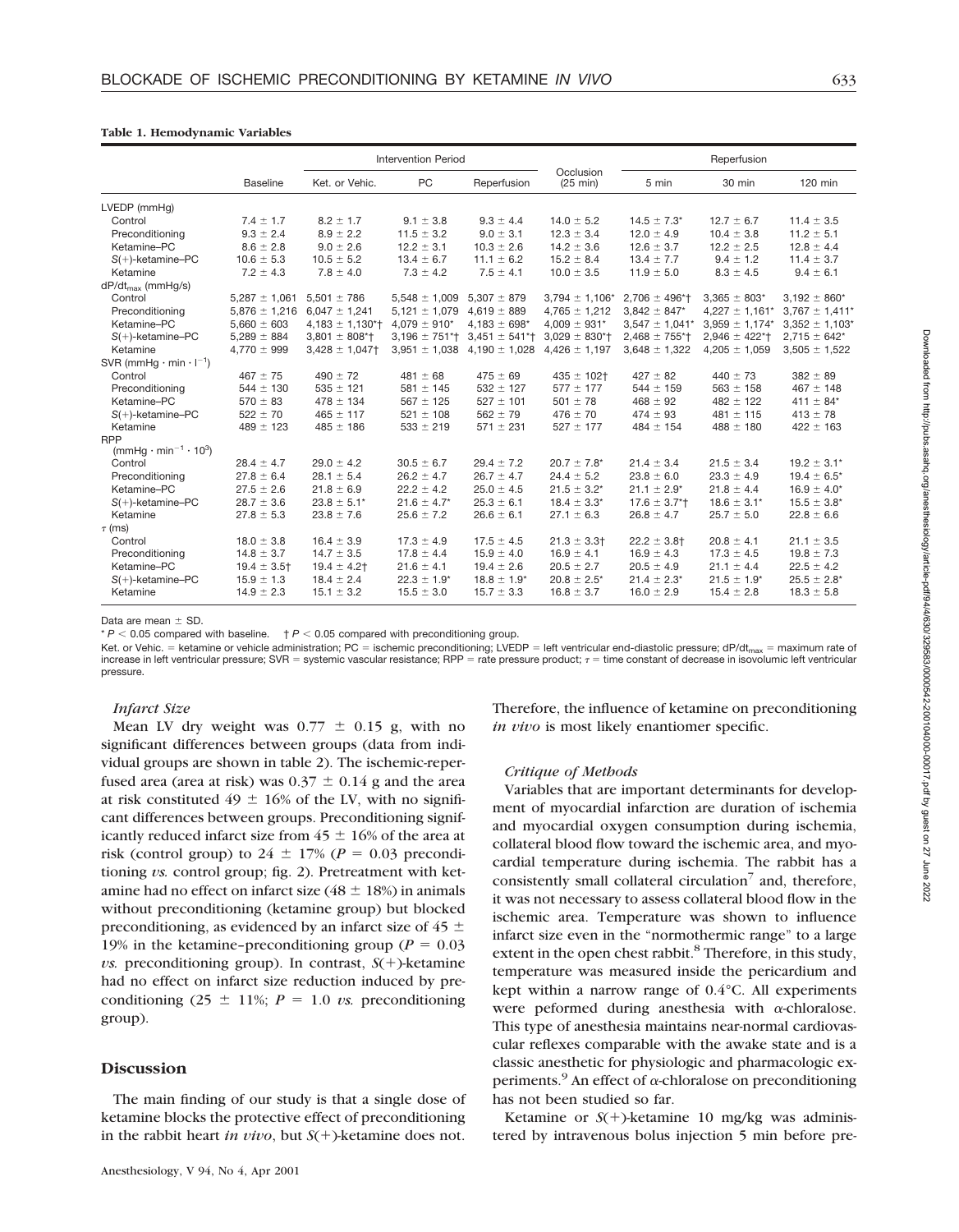|                     | Control         | Preconditioning | Ketamine–PC     | $S(+)$ -ketamine-PC | Ketamine        |
|---------------------|-----------------|-----------------|-----------------|---------------------|-----------------|
| Body weight (kg)    | $3.10 \pm 0.06$ | $2.82 \pm 0.03$ | $2.77 \pm 0.03$ | $3.09 \pm 0.03$     | $2.90 \pm 0.04$ |
| LV weight (g)       | $0.80 \pm 0.08$ | $0.79 \pm 0.23$ | $0.75 \pm 0.16$ | $0.77 \pm 0.08$     | $0.71 \pm 0.10$ |
| Area at risk (g)    | $0.39 \pm 0.10$ | $0.47 \pm 0.17$ | $0.32 \pm 0.12$ | $0.37 \pm 0.17$     | $0.34 \pm 0.15$ |
| Area at risk/LV (%) | $48.8 \pm 9.02$ | $60.3 \pm 18.1$ | $43.7 \pm 16.5$ | $48.7 \pm 22.0$     | $48.7 \pm 21.3$ |
| Infarct size (g)    | $0.17 \pm 0.07$ | $0.11 \pm 0.08$ | $0.14 \pm 0.07$ | $0.09 \pm 0.06$     | $0.16 \pm 0.06$ |

**Table 2. Weights and Area at Risk Size**

Data are mean  $\pm$  SD.

 $PC =$  ischemic preconditioning;  $LV =$  left ventricle.

conditioning ischemia. In humans, the peak plasma concentration of ketamine is  $3-60 \mu$ M after intravenous injection of ketamine 2 mg/kg.10 Pedraz *et al*. <sup>11</sup> reported a peak plasma concentration of  $63 \mu$ M after administration of 10 mg/kg ketamine by intravenous bolus injection in the rabbit. Therefore, the plasma levels of ketamine in the current study can be assumed to be in the same range as those achieved in patients after administration of 2 mg/kg ketamine.

We hypothesized that the effect of ketamine and  $S(+)$ ketamine on preconditioning is a receptor-mediated mechanism. Therefore, we did not use "equianesthetic" concentrations but the same dose of both drugs to achieve identical plasma concentrations. However, the anesthetic potency of ketamine and  $S(+)$ -ketamine is different, and differences in anesthetic depth might have influenced the severity of myocardial ischemia.

#### *Interpretation of Results*

Brief periods of myocardial ischemia followed by reperfusion provide strong endogenous myocyte protection from a subsequent ischemic injury. This concept, known as "ischemic preconditioning," has been shown to occur in all animals and humans studied.<sup>2</sup> Although the signal transduction pathway of preconditioning is



**Fig. 2. Infarct size as a percentage of the area at risk in the preconditioning, control, ketamine–preconditioning,** *S***(**1**)-ket** $a$ mine–preconditioning, and ketamine groups;  $PC =$  ischemic **preconditioning. Open symbols = single data points, filled sym** $b$ ols = mean  $\pm$  SD.

not fully understood, overwhelming evidence suggests that the  $K_{ATP}$  channel is an important component of this phenomena and may serve as an end effector.12–14 Ko *et al*. <sup>4</sup> reported a concentration-dependent inhibitory effect of ketamine on  $K_{ATP}$  channel activity in isolated cardiomyocytes. Based on this finding, we hypothesized that ketamine might block preconditioning. A single bolus dose of ketamine was sufficient to block the protective effects of preconditioning in the rabbit heart *in vivo*, whereas the administration of the same dose of ketamine in the absence of preconditioning did not influence infarct size. Ketamine is a 1:1 racemic mixture of two optically active isomers with different effects on cardiac<sup>15</sup> and central nervous system receptors.<sup>16</sup> In general, stereoselectivity is a function of the potency or affinity of the more potent isomer to specific macromolecular receptors, which are themselves stereospecific. Therefore, we hypothesized that the blockade of preconditioning by ketamine may be stereospecific. Indeed, administration of  $S(+)$ -ketamine before the preconditioning ischemia did not alter the protective effect of preconditioning *in vivo* because infarct size in this group was not different compared with the preconditioning group. Therefore, the blockade of ischemic preconditioning by racemic ketamine is most likely caused by the  $R(-)$ -isomer. This is in accordance with the results of Molojavyi *et al.* in this issue, where  $R(-)$ -ketamine blocked the cardioprotective effects of ischemic preconditioning in isolated rat hearts.<sup>5</sup> In the current study, the isolated effects of the  $R(-)$ -isomer were not tested.

Based on our findings, it is not possible to determine the site of action of ketamine on preconditioning. However, the stereoselectivity of this effect suggests a receptor-mediated mechanism. A viable candidate for such a receptor may be the sulfonylurea receptor of the  $K_{ATP}$ channel. Binding of an agonist prevents opening of this channel during ischemia.

The result of the current study is in accordance with a recent *in vitro* study from our labaratory.<sup>5</sup> In that study, the effects of ketamine,  $R(-)$ - and  $S(+)$ -ketamine on preconditioning were investigated in isolated rat hearts subjected to 30 min of global ischemia. The improved functional recovery and reduced creatine kinase release seen in that model after preconditioning was blocked by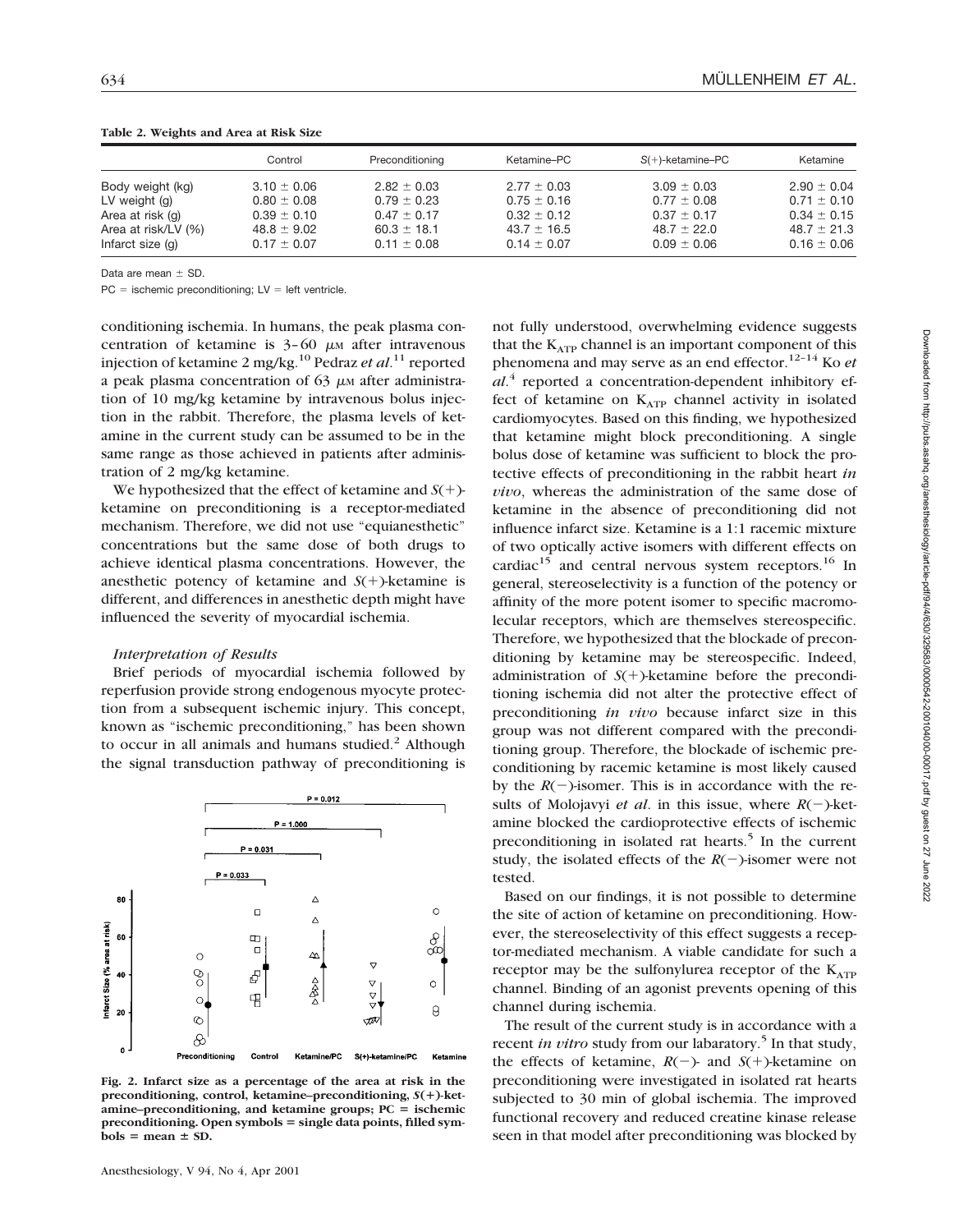20  $\mu$ g/ml but not by 2  $\mu$ g/ml ketamine. The blockade was caused by the  $R(-)$ -enantiomer, whereas  $S(+)$ -ketamine had no effect on preconditioning. The current study confirms these findings for a single bolus injection of ketamine before preconditioning.

However, *in vivo*, the pathophysiology of preconditioning and of ischemia–reperfusion is more complex and other effects of ketamine must be considered, *i.e.,* hemodynamic side effects, effects on anesthetic depth, or effects on the mechanism of reperfusion injury.

**Hemodynamic Effects.** *In vitro* data suggests that ketamine and the two optical isomers exert direct cardiac depressive effects in a dose-dependent manner,<sup>15</sup> with  $S(+)$ -ketamine inducing less cardiac depression because of an increased availability of catecholamines.<sup>15,17</sup> A reduction of myocardial inotropy increases ischemic tolerance. However, it is unlikely that the cardiodepressive effects of ketamine and  $S(+)$ -ketamine contributed to differences in infarct size. Administration of both drugs induced a similar decrease in LVSP and CO, but both parameters recovered to values not significantly different from baseline values before the 30-min ischemia. RPP, a major determinant of myocardial oxygen demand, was not different between the groups during the 30 min of ischemia.

**Anesthetic Depth.** Sympathetic activation caused by surgical trauma may lead to reduced ischemic tolerance.  $S(+)$ -ketamine is a more potent anesthetic agent,<sup>18</sup> but a less cardiodepressant drug than is ketamine. $17$  We observed similar hemodynamic depressant effects caused by  $S(+)$ -ketamine in comparison with ketamine. Therefore, the more cardiodepressant effect of  $S(+)$ -ketamine caused by an increase in anesthetic depth might be "counterparted" by a less direct negative inotropic effect. In addition, stimulation of cardiac adrenergic receptors can induce preconditioning because of the potential link of adrenergic receptors to  $K_{ATP}$  channels.<sup>19</sup> Therefore, we cannot rule out the possibility that an increased catecholamine level induced by  $S(+)$ -ketamine might have contributed to the maintained cardioprotection.

**Interference with Reperfusion Injury.** Reperfusion itself can cause additional cellular damage and may increase the extent of myocardial infarction. Some anesthetics interfere directly with the mechanisms of reperfusion injury at the myocardial level.<sup>20,21</sup> For ketamine, direct effects on myocardial reperfusion injury have not been investigated. However, postischemic endothelial adherence of neutrophils in the coronary system is a major secondary mediator of reperfusion injury.<sup>22</sup> Szekely *et al*. reported a reduction of postischemic adherence of neutrophils in the coronary system of isolated guinea pig hearts by  $S(+)$ -ketamine, whereas  $R(-)$ -ketamine worsened coronary vascular leak.<sup>23</sup> Therefore, a reduction in reperfusion injury by  $S(+)$ -ketamine might have contributed to the infarct size reduction in  $S(+)$ ketamine–treated animals *in vivo*.

Several previous studies used ketamine as part of the anesthetic regime for investigating preconditioning, and it is surprising that preconditioning was still possible. Cason *et al.*<sup>24</sup> and Ismaeil *et al.*<sup>25</sup> investigated anestheticinduced preconditioning in rabbits sedated preoperatively with 70 mg/kg intramuscular ketamine while anesthesia was maintained with intravenous propofol during the remainder of the experiment. Haessler *et al*. 26 used 67 mg/kg intramuscular ketamine for induction of anesthesia followed by a continuous infusion of 20  $mg \cdot kg^{-1} \cdot h^{-1}$  during the experiment. Although the plasma concentrations of ketamine were neither measured in these nor in the current study, it is likely that ketamine plasma concentration was higher in the current study 5 min after intravenous bolus administration of 10 mg/kg ketamine, when preconditioning was elicited.

Walsh *et al.*<sup>13</sup> reported that glibenclamide has antipreconditioning effects in a rabbit model during combination ketamine  $(1.5 \text{ mg} \cdot \text{kg}^{-1} \cdot \text{min}^{-1})$  and xylazine  $(0.75$  $mg \cdot kg^{-1} \cdot min^{-1}$ ) anesthesia, but not during pentobarbital anesthesia. Thornton *et al.*<sup>27</sup> found that the  $K_{ATP}$ channel blocker glibenclamide was proischemic, but did not eliminate preconditioning in rabbits anesthetized with pentobarbital. In contrast, Toombs *et al.*<sup>28</sup> reported that glibenclamide blocked preconditioning in a nearly identical rabbit model, with the exception that anesthesia was maintained with repeated intramuscular injections of ketamine (10 mg/kg) and xylazine (2 mg/kg). These seemingly conflicting results were explained by the study of Morita *et al.*<sup>29</sup> who reported that ketamine anesthesia enhanced the blocking effect of glibenclamide on  $K<sub>ATP</sub>$  channels. Taken together, these findings suggest that the glibenclamide dose used in some of the studies only blocked preconditioning in addition with ketamine as a basal anesthetic. The current study showed also a direct blocking effect of ketamine on preconditioning in a similar rabbit model. The role of anesthesia may be critical in determining, evaluating, and reevaluating the results of studies that investigate myocardial preconditioning.

Preconditioning is still a laboratory-based phenomena that has not been conclusively documented in patients. However, some *in vitro* evidence<sup>2</sup> of preconditioning in humans exists, and there are several possible clinical scenarios in which preconditioning might occur, *e.g.*, unstable angina preceding myocardial infarction, percutaneous transluminal coronary angioplasty, and warm-up angina. It is therefore of great practical interest to avoid the use of anesthetic agents that block this strongest endogenous cardioprotective mechanism against myocardial ischemia. In contrast to the detrimental effects of  $K_{ATP}$  channel blockade, use of  $K_{ATP}$  agonists, including anesthetics such as isoflurane<sup>14</sup> or opiods,<sup>30</sup> is suggested to provide organ protection intraoperatively during cardiac, vascular, or neurologic surgery. However, clinical evidence for the role of anesthetic agents in improving